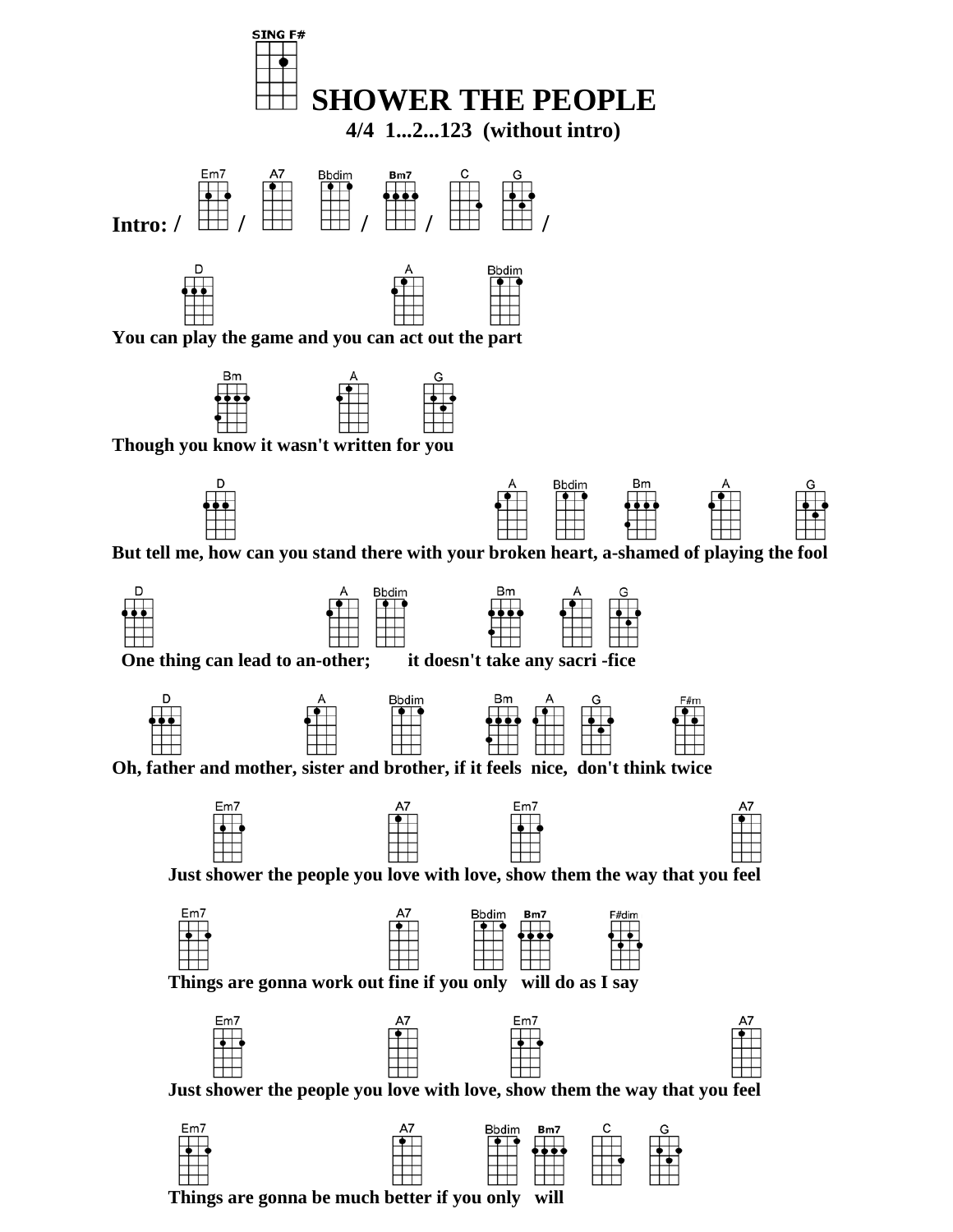

 **Shower the people you love with love, show them the way that you feel (several times, then fade)**